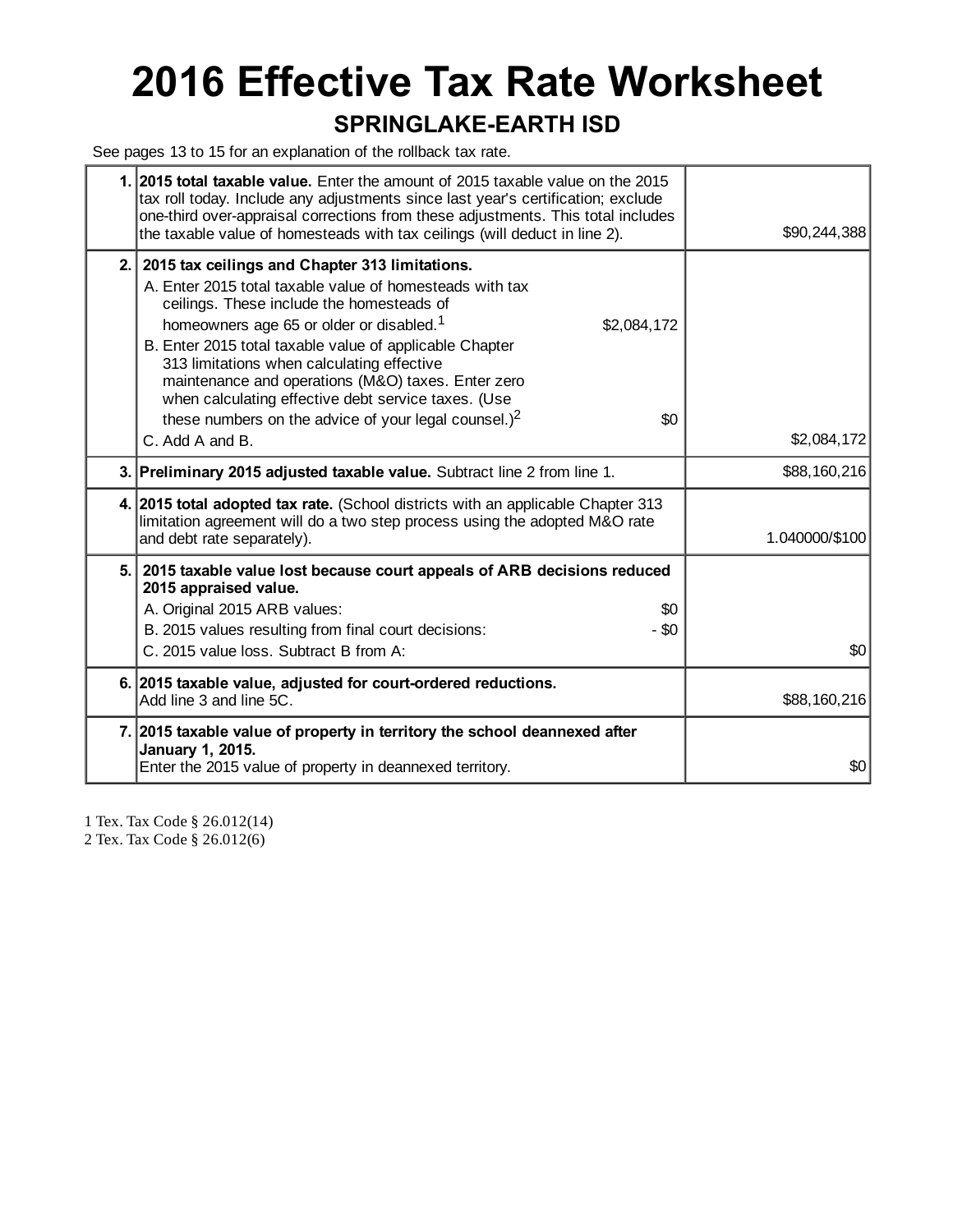## **2016 Effective Tax Rate Worksheet (continued) SPRINGLAKE-EARTH ISD**

| 8. | 2015 taxable value lost because property first qualified for an exemption<br>in 2016. Note that lowering the amount or percentage of an existing exemption<br>does not create a new exemption or reduce taxable value. If the school district<br>increased an original exemption, use the difference between the original<br>exempted amount and the increased exempted amount. Do not include value<br>lost due to freeport, "goods-in-transit" exemptions.          |              |
|----|-----------------------------------------------------------------------------------------------------------------------------------------------------------------------------------------------------------------------------------------------------------------------------------------------------------------------------------------------------------------------------------------------------------------------------------------------------------------------|--------------|
|    | \$8,650<br>A. Absolute exemptions. Use 2015 market value:                                                                                                                                                                                                                                                                                                                                                                                                             |              |
|    | B. Partial exemptions. 2016 exemption amount, or<br>$+$ \$147,080<br>2016 percentage exemption times 2015 value:<br>C. Value loss. Total of A and B:                                                                                                                                                                                                                                                                                                                  | \$155,730    |
| 9. | 2015 taxable value lost because property first qualified for agricultural<br>appraisal (1-d or 1-d-1), timber appraisal, recreational/scenic appraisal or<br>public access airport special appraisal in 2016. Use only those properties<br>that first qualified in 2016; do not use properties that qualified in 2015.<br>A. 2015 market value:<br>\$307,581<br>$-$ \$87,410<br>B. 2016 productivity or special appraised value:<br>C. Value loss. Subtract B from A: | \$220,171    |
|    | 10. Total adjustments for lost value. Add lines 7, 8C, and 9C.                                                                                                                                                                                                                                                                                                                                                                                                        | \$375,901    |
|    | 11. 2015 adjusted taxable value. Subtract line 10 from line 6.                                                                                                                                                                                                                                                                                                                                                                                                        | \$87,784,315 |
|    | 12. Adjusted 2015 taxes. Multiply line 4 times line 11 and divide by \$100.                                                                                                                                                                                                                                                                                                                                                                                           | \$912,956    |
|    | 13. Taxes refunded for years preceding tax year 2015: Enter the amount of taxes<br>refunded by the district for tax years preceding tax year 2015. Types of refunds<br>include court decisions, corrections and payment errors. Do not include refunds<br>for tax year 2015. This line applies only to tax years preceding tax year 2015.                                                                                                                             | \$0          |
|    | 14. Adjusted 2015 taxes with refunds. Add lines 12 and 13.                                                                                                                                                                                                                                                                                                                                                                                                            | \$912,956    |
|    | 15. Total 2016 taxable value on the 2016 certified appraisal roll today. This<br>value includes only certified values and includes the total taxable value<br>of homesteads with tax ceilings (will deduct in Line 17). These homesteads<br>include homeowners age 65 or older or disabled.                                                                                                                                                                           |              |
|    | A. Certified values only: <sup>3</sup><br>\$87,021,712                                                                                                                                                                                                                                                                                                                                                                                                                |              |
|    | B. Pollution control exemption: Deduct the value of<br>property exempted for the current tax year for the first<br>time as pollution control property:<br>$-$ \$0                                                                                                                                                                                                                                                                                                     |              |
|    | C. Total 2016 value. Subtract B from A.                                                                                                                                                                                                                                                                                                                                                                                                                               | \$87,021,712 |
|    |                                                                                                                                                                                                                                                                                                                                                                                                                                                                       |              |

3 Tex. Tax Code § 26.012(6)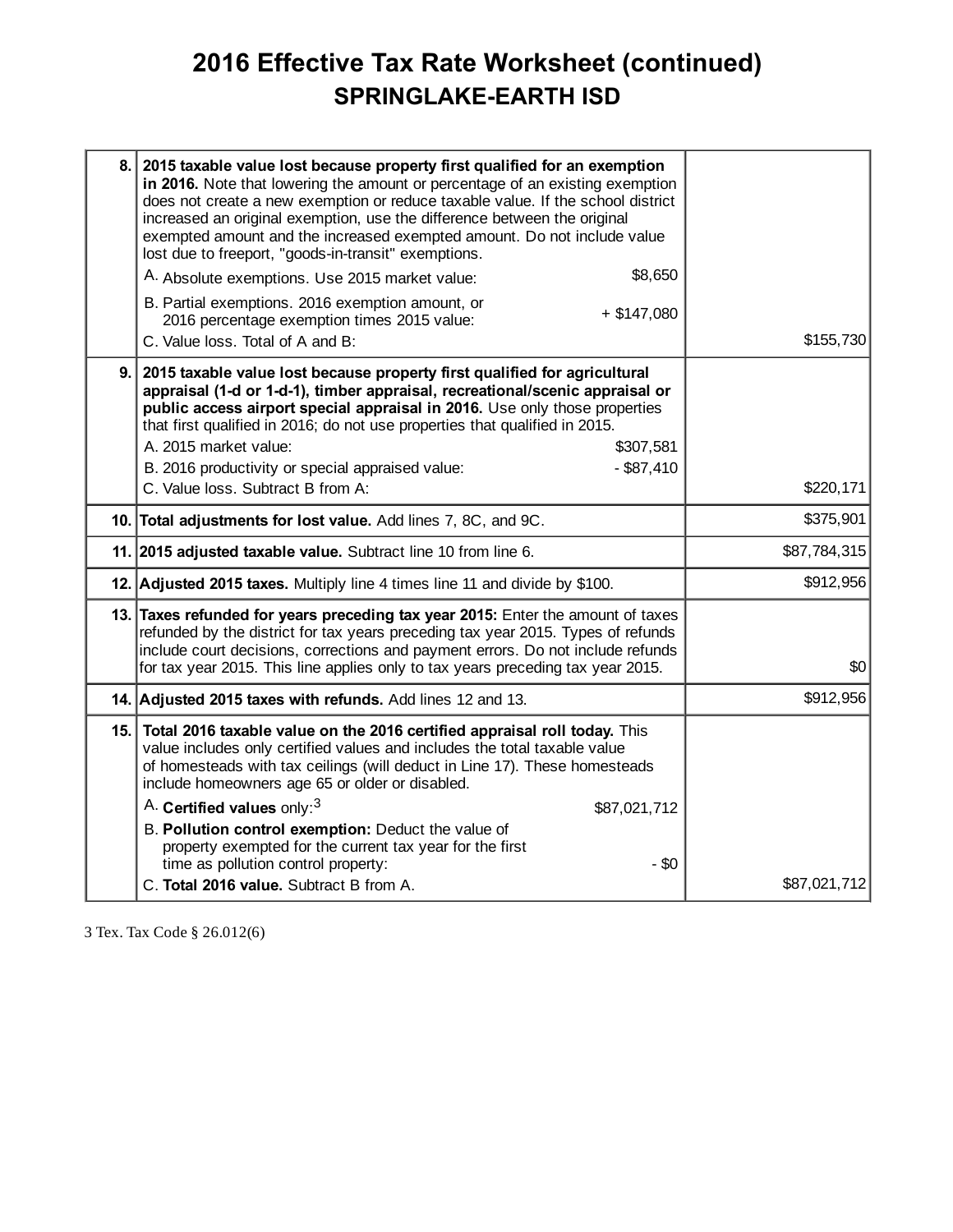### **2016 Effective Tax Rate Worksheet (continued) SPRINGLAKE-EARTH ISD**

| 16.<br>Total value of properties under protest or not included on certified<br>appraisal roll.<br>A. 2016 taxable value of properties under protest. The                                                                                                                                                                                                                                                                                                                                                                                                                                                                                                                                                                                                                                             |             |
|------------------------------------------------------------------------------------------------------------------------------------------------------------------------------------------------------------------------------------------------------------------------------------------------------------------------------------------------------------------------------------------------------------------------------------------------------------------------------------------------------------------------------------------------------------------------------------------------------------------------------------------------------------------------------------------------------------------------------------------------------------------------------------------------------|-------------|
|                                                                                                                                                                                                                                                                                                                                                                                                                                                                                                                                                                                                                                                                                                                                                                                                      |             |
| chief appraiser certifies a list of properties still under<br>ARB protest. The list shows the district's value and<br>the taxpayer's claimed value, if any, or an estimate of<br>the value if the taxpayer wins. For each of the<br>properties under protest, use the lowest of these<br>values. Enter the total value.<br>\$0                                                                                                                                                                                                                                                                                                                                                                                                                                                                       |             |
| B. 2016 value of properties not under protest or<br>included on certified appraisal roll. The chief<br>appraiser gives school districts a list of those taxable<br>properties that the chief appraiser knows about but<br>are not included at appraisal roll certification. These<br>properties also are not on the list of properties that are<br>still under protest. On this list of properties, the chief<br>appraiser includes the market value, appraised value,<br>and exemptions for the preceding year and a<br>reasonable estimate of the market value, appraised<br>value, and exemptions for the current year. Use the<br>lower market, appraised, or taxable value (as<br>appropriate). Enter the total value.<br>\$0<br>C. Total value under protest or not certified. Add A<br>and B. | \$0         |
| 17.<br>2016 tax ceilings and Chapter 313 limitations.<br>A. Enter 2016 total taxable value of homesteads with tax<br>ceilings. These include the homesteads of                                                                                                                                                                                                                                                                                                                                                                                                                                                                                                                                                                                                                                       |             |
| homeowners age 65 or older or disabled. <sup>4</sup><br>\$2,311,630<br>B. Enter 2016 total taxable value of applicable Chapter<br>313 limitations when calculating effective<br>maintenance and operations taxes. Enter zero when                                                                                                                                                                                                                                                                                                                                                                                                                                                                                                                                                                    |             |
| calculating effective debt service taxes. (Use these<br>numbers on the advice of your legal counsel.) <sup>5</sup><br>\$0<br>C. Add A and B.                                                                                                                                                                                                                                                                                                                                                                                                                                                                                                                                                                                                                                                         | \$2,311,630 |

4 Tex. Tax Code § 26.012(6)(A)(i)

5 Tex. Tax Code § 26.012(6)(A)(ii)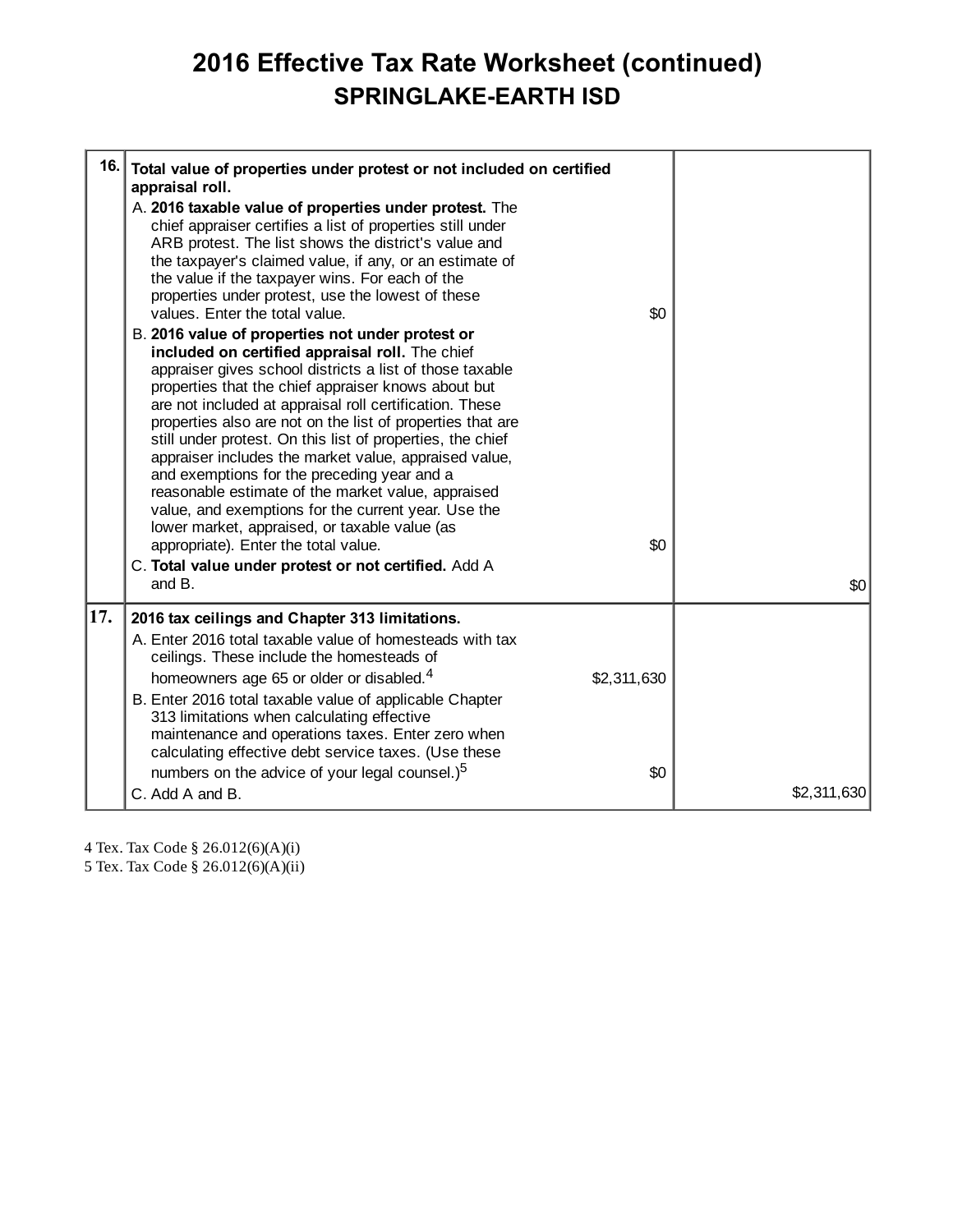## **2016 Effective Tax Rate Worksheet (concluded) SPRINGLAKE-EARTH ISD**

| 18. 2016 total taxable value. Add lines 15C and 16C. Subtract line 17.                                                                                                                                                                                                                                                                                                                                                         | \$84,710,082   |
|--------------------------------------------------------------------------------------------------------------------------------------------------------------------------------------------------------------------------------------------------------------------------------------------------------------------------------------------------------------------------------------------------------------------------------|----------------|
| 19. Total 2016 taxable value of properties in territory annexed after January 1,<br>2015. Include both real and personal property. Enter the 2016 value of property in<br>territory annexed by the school district.                                                                                                                                                                                                            | <b>SO</b>      |
| 20. Total 2016 taxable value of new improvements and new personal property<br>located in new improvements. "New" means the item was not on the appraisal<br>roll in 2015. New additions to existing improvements may be included if the<br>appraised value can be determined. New personal property in a new<br>improvement must have been brought into the unit after January 1, 2015 and be<br>located in a new improvement. | \$436,119      |
| 21. Total adjustments to the 2016 taxable value. Add lines 19 and 20.                                                                                                                                                                                                                                                                                                                                                          | \$436,119      |
| 22. 2016 adjusted taxable value. Subtract line 21 from line 18.                                                                                                                                                                                                                                                                                                                                                                | \$84,273,963   |
| 23. 2016 effective tax rate. Divide lines 14 by line 22 and multiply by \$100.                                                                                                                                                                                                                                                                                                                                                 | \$1.0833/\$100 |
| 24. 2016 effective tax rate for ISDs with Chapter 313 Limitations. Add together<br>the effective tax rates for M&O and debt service for those school districts that<br>participate in an applicable Chapter 313 limitations agreement.                                                                                                                                                                                         | \$1.0833       |
|                                                                                                                                                                                                                                                                                                                                                                                                                                |                |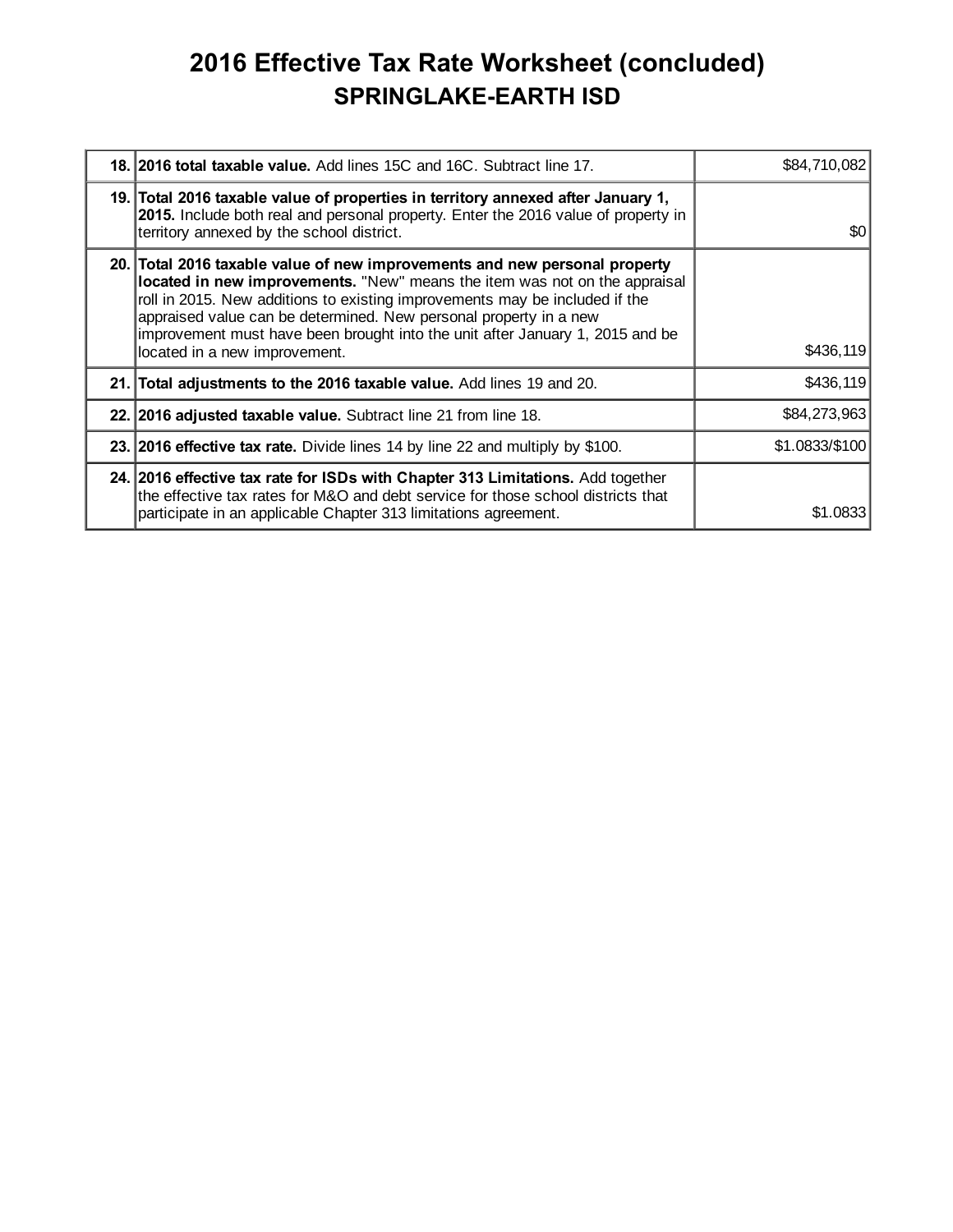# **2016 Rollback Tax Rate Worksheet**

#### **SPRINGLAKE-EARTH ISD**

| 25. Maintenance and operations (M&O) tax rate. Enter \$1.50 OR the 2005<br>adopted (M&O) rate if voters approved a rate higher than \$1.50.                                                                                                                                                                                                                                                                                                                                                                                                                                                                                                                                                                                                                                                                                                                                                                                                                                                                                                                | \$1.500000/\$100 |
|------------------------------------------------------------------------------------------------------------------------------------------------------------------------------------------------------------------------------------------------------------------------------------------------------------------------------------------------------------------------------------------------------------------------------------------------------------------------------------------------------------------------------------------------------------------------------------------------------------------------------------------------------------------------------------------------------------------------------------------------------------------------------------------------------------------------------------------------------------------------------------------------------------------------------------------------------------------------------------------------------------------------------------------------------------|------------------|
| 26. Multiply line 25 times .6667                                                                                                                                                                                                                                                                                                                                                                                                                                                                                                                                                                                                                                                                                                                                                                                                                                                                                                                                                                                                                           | \$1.000050/\$100 |
| 27.<br>2016 rollback M&O rate.<br>Use the lesser of the M&O rate as calculated in Tax<br>Code Section $26.08(n)(2)(A)$ and $(B)$ .<br>\$1.040000                                                                                                                                                                                                                                                                                                                                                                                                                                                                                                                                                                                                                                                                                                                                                                                                                                                                                                           | \$1.040000/\$100 |
| Total 2016 debt to be paid with property tax revenue.<br>28.<br>Debt means the interest and principal that will be paid on debts that:<br>(1) are paid by property taxes,<br>(2) are secured by property taxes,<br>(3) are scheduled for payment over a period longer than one year, and<br>(4) are not classified in the school district's budget as M&O expenses.<br>A: Debt includes contractual payments to other school<br>districts that have incurred debt on behalf of this school<br>district, if those debts meet the four conditions above.<br>Include only amounts that will be paid from property tax<br>revenue. Do not include appraisal district budget<br>\$0<br>payments.<br>B: If using unencumbered funds, subtract unencumbered<br>fund amount used from total debt.<br>$-\$0$<br>C: Subtract state aid received for paying principal and<br>interest on debt for facilities through the existing debt<br>allotment program and/or the instructional facilities<br>allotment program.<br>$-\$0$<br>D: Total: Subtract B and C from A. | \$0              |
| Certified 2015 excess debt collections. Enter the amount certified by the<br>29.<br>collector.                                                                                                                                                                                                                                                                                                                                                                                                                                                                                                                                                                                                                                                                                                                                                                                                                                                                                                                                                             | \$0              |
| 30. Adjusted 2016 debt. Subtract line 29 from line 28D.                                                                                                                                                                                                                                                                                                                                                                                                                                                                                                                                                                                                                                                                                                                                                                                                                                                                                                                                                                                                    | \$0              |
| 31. Certified 2016 anticipated collection rate. Enter the rate certified by the<br>collector. If the rate is 100 percent or greater, enter 100 percent.                                                                                                                                                                                                                                                                                                                                                                                                                                                                                                                                                                                                                                                                                                                                                                                                                                                                                                    | 100.000000%      |
| 32. 2016 debt adjusted for collections. Divide line 30 by line 31.                                                                                                                                                                                                                                                                                                                                                                                                                                                                                                                                                                                                                                                                                                                                                                                                                                                                                                                                                                                         | \$0              |
| 33. 2016 total taxable value. Enter amount on line 18.                                                                                                                                                                                                                                                                                                                                                                                                                                                                                                                                                                                                                                                                                                                                                                                                                                                                                                                                                                                                     | \$84,710,082     |
| 34. 2016 debt tax rate. Divide line 32 by line 33 and multiply by \$100.                                                                                                                                                                                                                                                                                                                                                                                                                                                                                                                                                                                                                                                                                                                                                                                                                                                                                                                                                                                   | \$0.0000/\$100   |
| 35. 2016 rollback tax rate. Add lines 27 and 34.                                                                                                                                                                                                                                                                                                                                                                                                                                                                                                                                                                                                                                                                                                                                                                                                                                                                                                                                                                                                           | \$1.0400/\$100   |